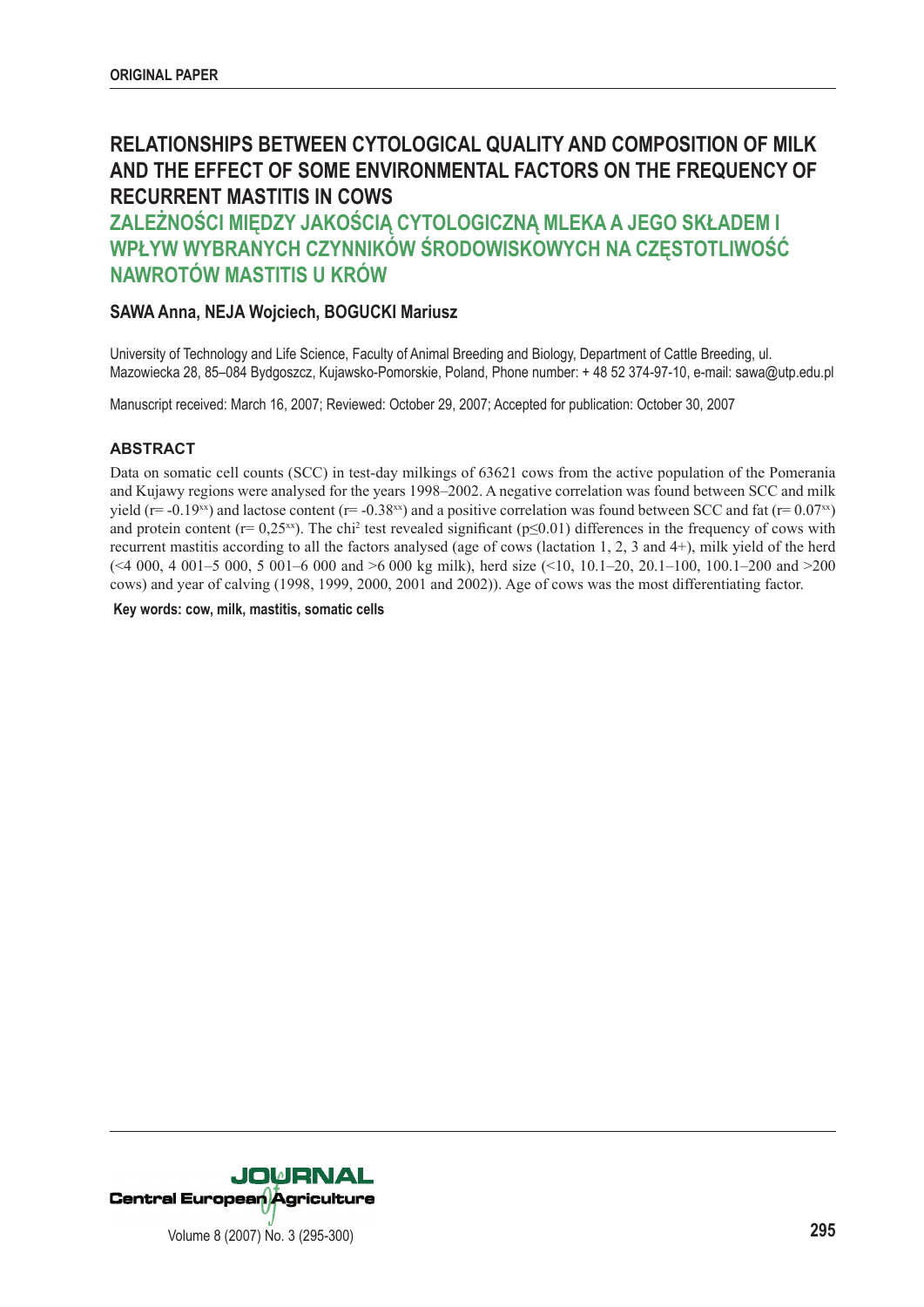## **DETAILED ABSTRACT**

Na podstawie wyników oceny użytkowości mlecznej 63621 krów populacji aktywnej na Pomorzu i Kujawach w latach 1998–2002 oszacowano zależności między jakością cytologiczną mleka a jego składem oraz analizowano wpływ czynników pozagenetycznych na: częstotliwość występowania krów, u których w okresie laktacji występowały nawroty mastitis; częstotliwość nawrotów mastitis oraz okres trwania podwyższonego poziomu komórek somatycznych. Wyniki przeprowadzonych badań wskazują na ujemną korelację między liczbą komórek somatycznych (LKS) a wydajnością mleka (-  $0.19^{xx}$ ) i zawartością laktozy (- $0.38^{xx}$ ) oraz słabą zależność między LKS a zawartością tłuszczu (0,07xx) i białka (0,25xx). Wszystkie uwzględnione w badaniach czynniki istotnie różnicowały częstotliwość występowania krów z nawrotami mastitis. Najbardziej różnicującym był wiek krowy. Wśród pierwiastek zaledwie 18% stanowiły krowy z nawrotami mastitis, ponadto liczba nawrotów w okresie laktacji była najniższa i nawroty trwały najkrócej. Uwzględniając liczebność stada najniższy (13%) udział krów z nawrotami mastitis stwierdzono w oborach do 10 krów, w oborach bardziej licznych udział takich krów wzrastał do 30% (w stadach o obsadzie 100- 200 krów). Wraz ze wzrostem poziomu wydajności stada wzrastał udział krów nawrotami mastitis. W stadach o najwyższym poziomie wydajności okres trwania nawrotów był najkrótszy. Kolejne czynniki wpływające na udział krów z nawrotami mastitis są związane z warunkami utrzymania i doju krów. W systemie alkierzowym udział krów z nawrotami był o prawie 10% niższy niż w pomieszczeniach wolnostanowiskowych, jednak w tych ostatnich okres nawrotów był krótszy. W pomieszczeniach alkierzowych, w których krowy utrzymywano na stanowiskach o długości co najmniej 2 m, stwierdzono niższy o 1% udział krów z nawrotami. Stanowiska ściołowe-płytkie okazały się najbardziej korzystne w przypadku udziału krów z nawrotami mastitis oraz liczby nawrotów, natomiast najkrócej nawroty trwały u krów w pomieszczeniach ze stanowiskami ściołowymi-głębokimi. Najwyższy udział krów z nawrotami mastitis odnotowano w oborach, w których krowy dojono w halach udojowych, jednocześnie liczba nawrotów była najwyższa. W gospodarstwach, w których dój przeprowadzano dojarkami wyposażonymi w regulację pulsacji oraz w gospodarstwach, w których krowy dojono 3-krotnie w ciągu doby stwierdzono wyższy udział krów z nawrotami mastitis i większą liczbę nawrotów, jednak okres trwania nawrotów okazał się krótszy. Brak przeddajania niekorzystnie wpływał na udział krów z nawrotami mastitis, liczbę nawrotów i okres trwania nawrotów. Mycie strzyków powodowało,

że okres trwania nawrotów był krótszy, natomiast dzięki osuszaniu strzyków zmniejszał się udział krów z nawrotami mastitis. Zasuszanie krów pod osłoną antybiotyków zmniejszyło udział krów z nawrotami mastitis, liczbę nawrotów i skróciło okres ich trwania.

## **INTRODUCTION**

Good quality of food (including milk) is required by consumers, the dairy industry and veterinary police. As a result, special attention should be paid to udder health, because pus produced by cows with clinical forms of mastitis makes milk unfit for processing and marketing [2, 3]. Malinowski and Kłossowska [5] showed that udder diseases are a major problem in dairy herds. In Poland and elsewhere, somatic cell count (SCC) is determined when evaluating milk from test-day milkings of cows included in the milk recording scheme [9]. SCC is a common method for evaluation of milk quality and udder health. The milk of healthy cows has a low SCC (several thousand to several dozen thousand cells per ml) depending on a number of different factors [4, 8, 11].

The aim of the study was to estimate the relationship between cytological quality and composition of milk and to analyse the effect of non-genetic factors on the frequency of lactating cows with recurrent mastitis, the frequency of recurrent mastitis, and the duration of elevated SCC.

#### **MATERIAL AND METHODS**

The study was carried out using information from the SYMLEK database, made available by the Centre for Electronic Computation Technique in Olsztyn. The analysis included data on milk yield (kg), fat, protein and lactose content of milk, and SCC in test-day milkings of 63621 cows from the active population of the Pomerania and Kujawy regions. The animals calved during 1998– 2002. Udder health was determined based on milk SCC in successive test-day milkings during the entire lactation. Cows with  $\leq 500,000$  SCC per ml milk were classified as having healthy udders and those with >500,000 were classified as mastitic [12]. Cows with recurrent mastitis during lactation were analysed. Statistical analyses included cows that lactated for at least 200 days and those for which data on at least 4 test-day milkings were available, with an interval of less than 60 days between the test milkings.

Using the  $\chi^2$  test, we analysed the frequency of cows with recurrent mastitis. The analysis included the following data: age of cows (lactation 1, 2, 3 and 4+), milk yield of the herd (<4 000, 4 001–5 000, 5 001–6 000 and >6 000 kg milk), herd size (<10, 10.1–20, 20.1–100, 100.1–200 and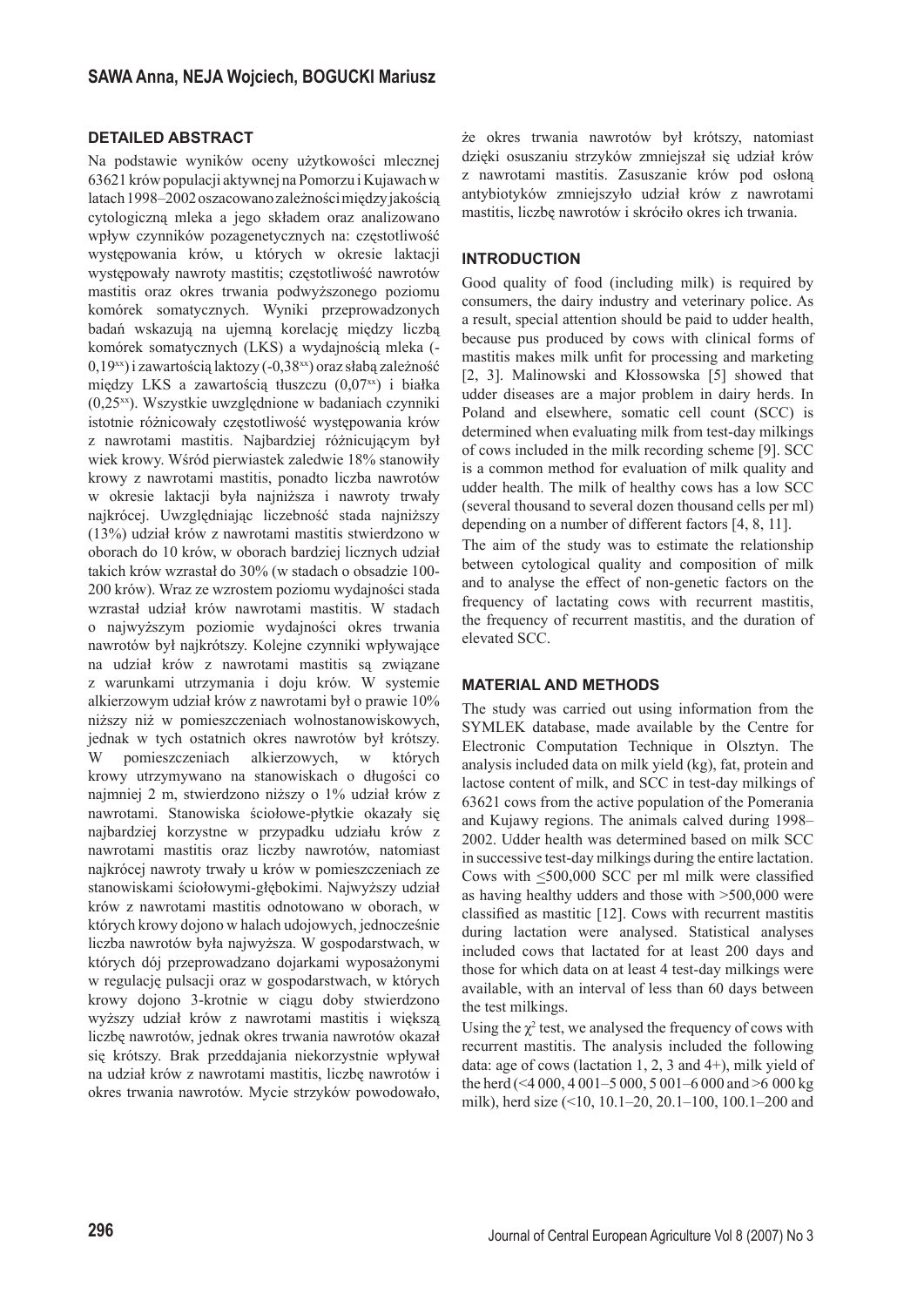| $\cot$ count ( $\cot$ ) and think trans and ysed |                   |                             |  |  |  |  |  |
|--------------------------------------------------|-------------------|-----------------------------|--|--|--|--|--|
| Correlated traits                                |                   | Coefficients of correlation |  |  |  |  |  |
| SCC:                                             | $-$ milk (kg)     | $-0.19^{xx}$                |  |  |  |  |  |
|                                                  | - fat $(\% )$     | $0.07^{xx}$                 |  |  |  |  |  |
|                                                  | - protein $(\% )$ | $0.25^{xx}$                 |  |  |  |  |  |
|                                                  | - lactose $(\% )$ | $-0.38^{xx}$                |  |  |  |  |  |
| $xx -$ significant at $p \le 0.01$ .             |                   |                             |  |  |  |  |  |

Table 1. Average phenotypic coefficients of correlation between somatic cell count (SCC) and milk traits analysed

>200 cows) and year of calving (1998, 1999, 2000, 2001 and 2002). The analysis also included milk collection conditions in farms, such as the housing system (loose or indoor), type of stalls (shallow litter, deep litter, without litter), length of stall  $(\leq 2.0 \text{ m}, \geq 2.0 \text{ m})$ , milking system (manual, bucket milker, pipe milking machine, milking parlour), pulsation control (available or not), number of milkings (2, 3), premilking (onto litter, into stripcup, not performed), teat cleaning (available or not), teat drying (available or not), and drying off method (drying off with antibiotic protection of all cows, with antibiotic protection of mastitic cows only, with no antibiotic protection).

In addition, we used the least square means of the analysis of variance to analyse cows with recurrent mastitis for the average number of recurrent mastitis and the average duration of recurrent mastitis according to milk collection conditions on the farms.

The COOR, FREQ and GLM procedures of the SAS package were used in the calculations.

## **RESULTS AND DISCUSSION**

The present study showed that SCC was negatively correlated with milk yield ( $r = -0.19$ <sup>xx</sup>) and lactose content  $(r=-0.38<sup>xx</sup>)$  and positively correlated with fat content  $(r=$  $0.07<sup>xx</sup>$ ) and protein content (r=  $0.25<sup>xx</sup>$ ) (Tab. 1). However, the elevated protein concentration was unfavourable because the amount of milk whey proteins rather than casein increased, making milk unfit for dairy production [2].

The chi<sup>2</sup> test showed significant ( $p \le 0.01$ ) differences in the frequency of cows with recurrent mastitis according to all the factors analysed. Age of cows was the most differentiating factor. Among first calvers, only 18% had recurrent mastitis and the recurrences during lactation were the fewest and shortest. The increasing proportion of cows with recurrent mastitis in successive lactations can result from increased SCC in milk as the cows grow older, as reported by Dorynek and Kliks [1], Pytlewski and Dorynek [6] and Sawa and Piwczyński [7].

Considering herd size, the lowest (13%) proportion of cows with recurrent mastitis was found in herds of less than 10 cows, while the proportion of cows with recurrent mastitis in larger herds (100-200 cows) increased to 30%. Similar relationships were found for the number of recurrences. Sender and Bagnicka [10] attribute the superior hygienic quality of milk in smaller herds to better contact between herd attendants and animals and the fact that the attendants could offer different approaches to milked cows and cows with clinical mastitis. According to the same authors, these seemingly unimportant activities in terms of production result in lower SCC.

Herd production level results from many factors, mainly the environmental ones, and is often used to measure the quality of rearing conditions [8]. The number of mastitic cows increased as the herd yield level increased. In herds with the highest milk yield levels, the recurrences were the shortest.

There was a tendency towards an increased proportion of cows with recurrent mastitis during 1998-2001. In 2002, the situation improved when the number of recurrences decreased in relation to previous years.

Other factors affecting the proportion of cows with recurrent mastitis included housing and milking conditions. The proportion of cows with recurrent mastitis was almost 10% lower in the indoor system than in the loose-housing system, although the duration of recurrences was shorter in the latter. Ziemiński [14] reported better cytological quality of milk of cows kept in the loose barns.

In indoor barns, in which cows were kept in stalls at least 2 m long, the number of cows with recurrent mastitis was 1% lower. In contrast, Skrzypek [11] believes that longer stalls are more difficult to keep clean, which favours the increase in SCC.

Shallow litter stalls proved the most favourable for cows with recurrent mastitis and the number of recurrences, while the shortest recurrences were found in deep-litter stalls. Winnicki et al. [12] estimated that 97.1% of barns have shallow litter stalls, 19.2% have deep-litter stalls,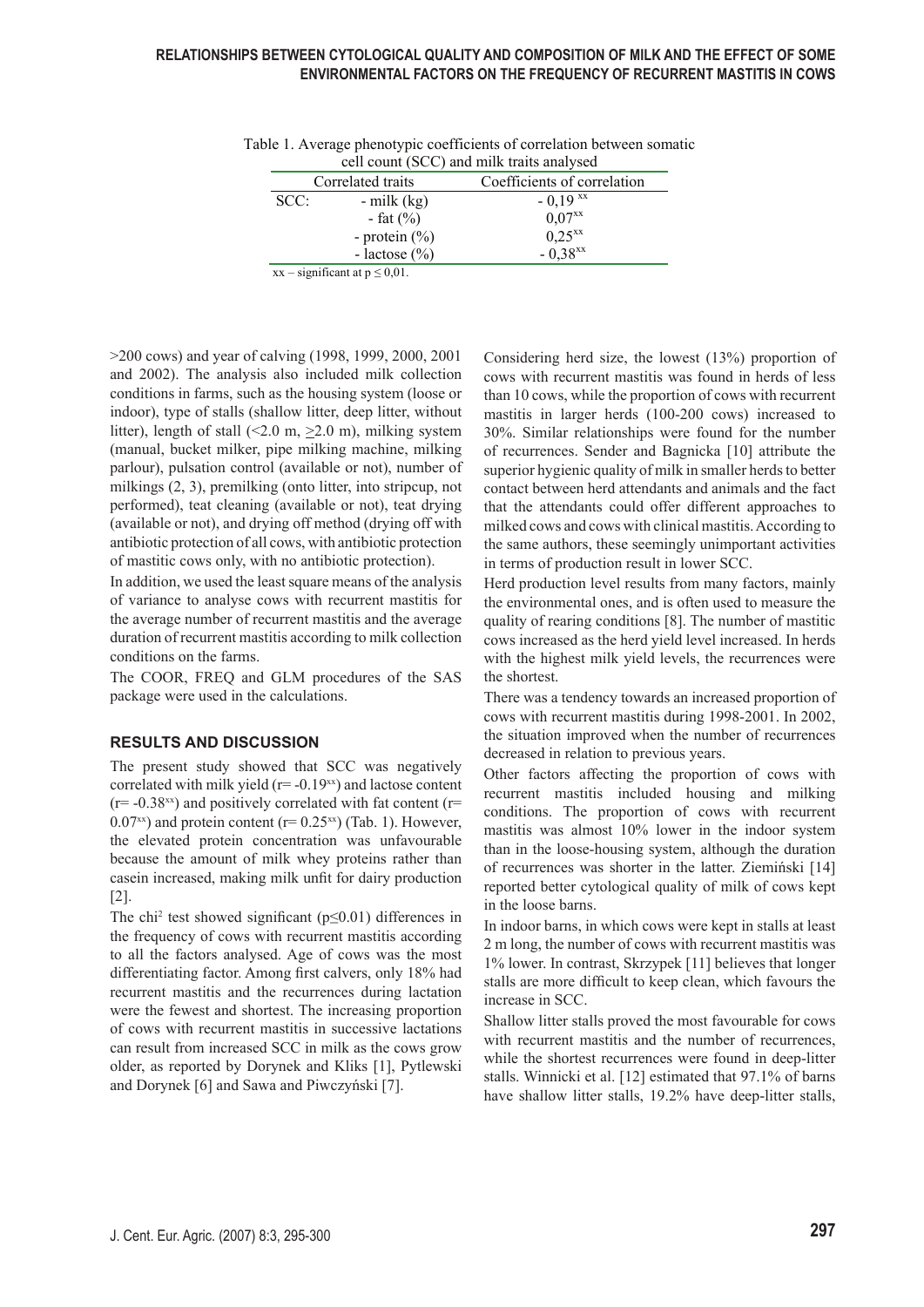# **SAWA Anna, NEJA Wojciech, BOGUCKI Mariusz**

|                                               | $m_{\text{outup}}$ according<br>to point increase          |                           |                                                                                     |                                                                |                                                                                                                                                        |  |  |  |  |
|-----------------------------------------------|------------------------------------------------------------|---------------------------|-------------------------------------------------------------------------------------|----------------------------------------------------------------|--------------------------------------------------------------------------------------------------------------------------------------------------------|--|--|--|--|
| Wyszczególnienie<br>Item                      |                                                            | Krów ogółem<br>Total cows | Udział krów z<br>nawrotami<br>Proportion of cows<br>with recurrent mastitis<br>$\%$ | Średnia liczba<br>nawrotów<br>Average number of<br>recurrences | Okres trwania<br>nawrotów (%) w<br>stosunku do okresu<br>laktacji<br>Duration of<br>recurrences $(\% )$ in<br>relation to the duration<br>of lactation |  |  |  |  |
| Numer laktacji                                | 1                                                          | 26376                     | 17,8                                                                                | 1,22                                                           | 42                                                                                                                                                     |  |  |  |  |
| Number of lactation                           | $\sqrt{2}$                                                 | 19896                     | 22,6                                                                                | 1,23                                                           | 46                                                                                                                                                     |  |  |  |  |
|                                               | $\overline{\mathbf{3}}$                                    |                           |                                                                                     |                                                                |                                                                                                                                                        |  |  |  |  |
|                                               |                                                            | 14302                     | 25,2                                                                                | 1,24                                                           | 48                                                                                                                                                     |  |  |  |  |
|                                               | $\overline{4}$                                             | 9683                      | 26,1                                                                                | 1,25                                                           | 49                                                                                                                                                     |  |  |  |  |
| $chi^2 = 634.0^{xx}$                          | >4                                                         | 12382                     | 27,4                                                                                | 1,26                                                           | 50                                                                                                                                                     |  |  |  |  |
|                                               | $\leq 4000$                                                | 8228                      | 21,7                                                                                | 1,23                                                           | 49                                                                                                                                                     |  |  |  |  |
| Poziom wydajności stada, kg mleka             | 4001-5000                                                  | 21626                     | 21,6                                                                                | 1,25                                                           | 48                                                                                                                                                     |  |  |  |  |
| Herd yield level, kg milk                     |                                                            |                           |                                                                                     |                                                                |                                                                                                                                                        |  |  |  |  |
| $chi^2 = 163.1^{xx}$                          | 5001-6000                                                  | 26151                     | 22,1                                                                                | 1,23                                                           | 47                                                                                                                                                     |  |  |  |  |
|                                               | > 6000                                                     | 26634                     | 24,3                                                                                | 1,25                                                           | 44                                                                                                                                                     |  |  |  |  |
| Liczebność stada                              | $\leq 10$                                                  | 8691                      | 12,5                                                                                | 1,15                                                           | 49                                                                                                                                                     |  |  |  |  |
| Herd size                                     | $10,1 - 20$                                                | 25978                     | 18,2                                                                                | 1,23                                                           | 46                                                                                                                                                     |  |  |  |  |
|                                               | $20,1 - 50$                                                | 21730                     | 25,8                                                                                | 1,26                                                           | 46                                                                                                                                                     |  |  |  |  |
|                                               | $50,1 - 200$                                               | 15830                     | 29,5                                                                                | 1,28                                                           | 47                                                                                                                                                     |  |  |  |  |
| $chi^2 = 1573.1^{xx}$                         | > 200                                                      | 10410                     | 26,7                                                                                | 1,27                                                           | 48                                                                                                                                                     |  |  |  |  |
|                                               |                                                            |                           |                                                                                     |                                                                |                                                                                                                                                        |  |  |  |  |
| Rok wycielenia                                | 1998                                                       | 10792                     | 13,7                                                                                | 1,13                                                           | 50                                                                                                                                                     |  |  |  |  |
| Year of calving                               | 1999                                                       | 21887                     | 20,8                                                                                | 1,25                                                           | 46                                                                                                                                                     |  |  |  |  |
|                                               | 2000                                                       | 24854                     | 24,9                                                                                | 1,31                                                           | 45                                                                                                                                                     |  |  |  |  |
|                                               | 2001                                                       | 22914                     | 26,1                                                                                | 1,30                                                           | 46                                                                                                                                                     |  |  |  |  |
| $chi^2 = 878.7^{xx}$                          | 2002                                                       | 2192                      | 22,8                                                                                | 1,21                                                           | 48                                                                                                                                                     |  |  |  |  |
| System utrzymania                             | alkierzowy                                                 | 67524                     | 21,5                                                                                | 1,28                                                           | 44                                                                                                                                                     |  |  |  |  |
|                                               |                                                            |                           |                                                                                     |                                                                |                                                                                                                                                        |  |  |  |  |
| Housing system<br>$chi^2 = 189.0^{xx}$        | indoor<br>wolnostanowiskowy                                | 9233                      | 30,2                                                                                | 1,36                                                           | 43                                                                                                                                                     |  |  |  |  |
|                                               | loose                                                      |                           |                                                                                     |                                                                |                                                                                                                                                        |  |  |  |  |
| Długość stanowiska (m)<br>Length of stall (m) | < 2, 0                                                     | 33658                     | 22,1                                                                                | 1,28                                                           | 44                                                                                                                                                     |  |  |  |  |
| $chi^2 = 34.4$ <sup>xx</sup>                  | 2,0                                                        | 28550                     | 21,2                                                                                | 1,28                                                           | 44                                                                                                                                                     |  |  |  |  |
|                                               | ściołowe-płytkie                                           | 71448                     | 22,3                                                                                | 1,29                                                           | 44                                                                                                                                                     |  |  |  |  |
| Rodzaj stanowiska                             | shallow litter                                             |                           |                                                                                     |                                                                |                                                                                                                                                        |  |  |  |  |
| Type of stall                                 | ściołowe-głębokie                                          | 1572                      | 29,9                                                                                | 1,38                                                           | 39                                                                                                                                                     |  |  |  |  |
|                                               | deep litter                                                |                           |                                                                                     |                                                                |                                                                                                                                                        |  |  |  |  |
| $chi^2 = 111.7^{xx}$                          | bezściołowe                                                | 2442                      | 29,2                                                                                | 1,33                                                           | 45                                                                                                                                                     |  |  |  |  |
|                                               |                                                            |                           |                                                                                     |                                                                |                                                                                                                                                        |  |  |  |  |
|                                               | without litter                                             |                           |                                                                                     |                                                                |                                                                                                                                                        |  |  |  |  |
|                                               | ręczny                                                     | 51                        | 17,7                                                                                | 1,11                                                           | 39                                                                                                                                                     |  |  |  |  |
|                                               | manual                                                     |                           |                                                                                     |                                                                |                                                                                                                                                        |  |  |  |  |
| System doju                                   | dojarka bańkowa                                            | 36135                     | 18,9                                                                                | 1,24                                                           | 46                                                                                                                                                     |  |  |  |  |
| Milking system                                | bucket milker                                              |                           |                                                                                     |                                                                |                                                                                                                                                        |  |  |  |  |
| $chi^2 = 388.2^{xx}$                          | dojarka przewodowa<br>pipe milking machine<br>hala udojowa | 30293                     | 24,5                                                                                | 1,32                                                           | 43                                                                                                                                                     |  |  |  |  |
|                                               | milking parlour                                            | 10278                     | 29,7                                                                                | 1,36                                                           | 43                                                                                                                                                     |  |  |  |  |
|                                               | tak                                                        | 28862                     | 25,9                                                                                | 1,33                                                           | 43                                                                                                                                                     |  |  |  |  |
| Dojarka z regulacją pulsacji                  |                                                            |                           |                                                                                     |                                                                |                                                                                                                                                        |  |  |  |  |
| Pulsation control milker                      | yes                                                        |                           |                                                                                     |                                                                |                                                                                                                                                        |  |  |  |  |
| $chi^2 = 161,6^{xx}$                          | nie                                                        | 46600                     | 20,7                                                                                | 1,27                                                           | 45                                                                                                                                                     |  |  |  |  |
|                                               | no                                                         |                           |                                                                                     |                                                                |                                                                                                                                                        |  |  |  |  |
| Krotność doju                                 | 2<br>$\mathbf X$                                           | 71886                     | 22,5                                                                                | 1,29                                                           | 44                                                                                                                                                     |  |  |  |  |
| Number of milkings                            |                                                            |                           |                                                                                     |                                                                |                                                                                                                                                        |  |  |  |  |
| $chi^2 = 39.2^{xx}$                           | 3<br>$\mathbf x$                                           | 3576                      | 26,9                                                                                | 1,34                                                           | 43                                                                                                                                                     |  |  |  |  |
|                                               | na ściółkę                                                 | 4101                      | 22,4                                                                                | 1,28                                                           | 45                                                                                                                                                     |  |  |  |  |
|                                               | onto litter                                                |                           |                                                                                     |                                                                |                                                                                                                                                        |  |  |  |  |
| Przeddajanie                                  | do przeddajacza                                            | 66711                     | 22,6                                                                                | 1,29                                                           | 44                                                                                                                                                     |  |  |  |  |
| Premilking                                    |                                                            |                           |                                                                                     |                                                                |                                                                                                                                                        |  |  |  |  |
| $chi^2 = 41.9^{xx}$                           | into stripcup                                              |                           |                                                                                     |                                                                |                                                                                                                                                        |  |  |  |  |
|                                               | nie wykonuje się                                           | 4650                      | 24,8                                                                                | 1,33                                                           | 46                                                                                                                                                     |  |  |  |  |
|                                               | not performed                                              |                           |                                                                                     |                                                                |                                                                                                                                                        |  |  |  |  |
|                                               | tak                                                        | 70920                     | 22,9                                                                                | 1,30                                                           | 44                                                                                                                                                     |  |  |  |  |
| Mycie strzyków przed dojem                    | yes                                                        |                           |                                                                                     |                                                                |                                                                                                                                                        |  |  |  |  |
| Teat cleaning before milking                  |                                                            |                           |                                                                                     |                                                                |                                                                                                                                                        |  |  |  |  |
|                                               |                                                            | 4542                      | 19,8                                                                                | 1,26                                                           | 46                                                                                                                                                     |  |  |  |  |
| $\text{ch}^{-2} = 57.9^{\circ}$               | nie                                                        |                           |                                                                                     |                                                                |                                                                                                                                                        |  |  |  |  |
|                                               | no                                                         |                           |                                                                                     |                                                                |                                                                                                                                                        |  |  |  |  |
| Osuszanie strzyków                            | tak                                                        | 63987                     | 22,9                                                                                | 1,30                                                           | 44                                                                                                                                                     |  |  |  |  |
| Teat drying                                   | yes                                                        |                           |                                                                                     |                                                                |                                                                                                                                                        |  |  |  |  |
| $chi^2 = 7.0^x$                               | nie                                                        | 6933                      | 23,2                                                                                | 1,30                                                           | 44                                                                                                                                                     |  |  |  |  |
|                                               | $\operatorname{no}$                                        |                           |                                                                                     |                                                                |                                                                                                                                                        |  |  |  |  |
|                                               | wszystkie krowy                                            | 50144                     | 22,9                                                                                | 1,30                                                           | 44                                                                                                                                                     |  |  |  |  |
|                                               | all the cows                                               |                           |                                                                                     |                                                                |                                                                                                                                                        |  |  |  |  |
| Zasuszanie krów pod osłona antybiotykowa      | krowy z mastitis                                           | 19895                     | 22,2                                                                                | 1,29                                                           | 45                                                                                                                                                     |  |  |  |  |
| Drying off cows under antibiotic protection   | mastitis cows                                              |                           |                                                                                     |                                                                |                                                                                                                                                        |  |  |  |  |
| $chi^2 = 14.5^{xx}$                           | nie praktykuje się                                         | 5423                      | 23,2                                                                                | 1,30                                                           | 46                                                                                                                                                     |  |  |  |  |
|                                               |                                                            |                           |                                                                                     |                                                                |                                                                                                                                                        |  |  |  |  |
|                                               | not practiced                                              |                           |                                                                                     |                                                                |                                                                                                                                                        |  |  |  |  |

Table 2. Proportion of cows with recurrent mastitis, average number of recurrences and average duration of mastitis according to some factors

x- significant at  $p \le 0.05$ . xx – significant at  $p \le 0.01$ .